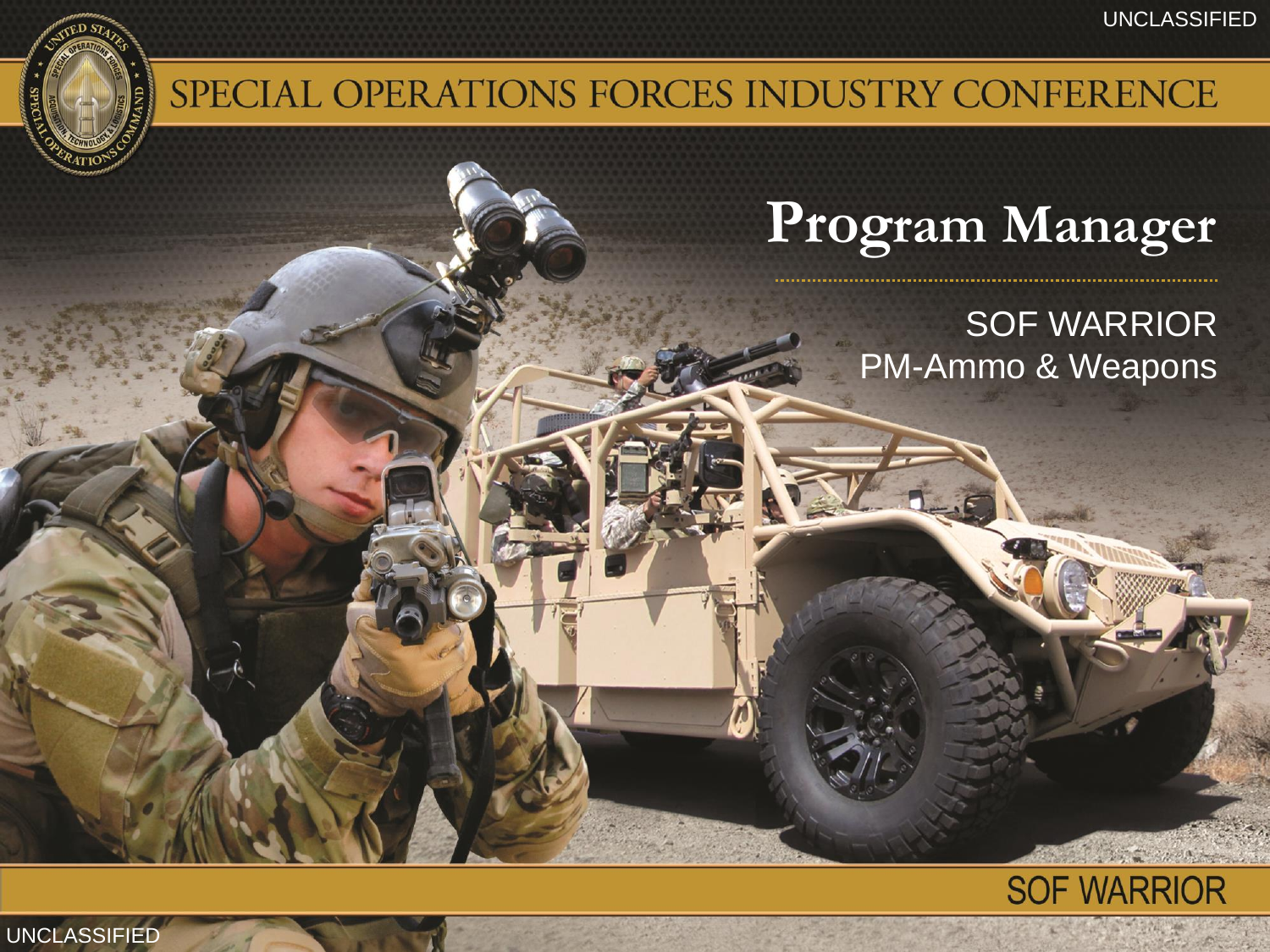### UNCLASSIFIED **PM – AMMO & WEAPONS MISSION**

**Develop, procure and sustain Weapon, Visual Augmentation, Fire Support capabilities, and Munitions for specific missions when Service solutions do not meet SOF requirements.**

SOF Unique Attributes/Focus:

- **VAS**: **EXPAND LIMITED VISABLITY ADVANTAGES** over Sophisticated Threats
- **Fire Support Systems: REDUCE THE WEIGHT** of Pointers, Markers, Target Location Devices. Develop more **PRECISE AND ACCURATE**  munitions systems
- **Weapons:** Improve suppressors (flash, sound & glint) for **REDUCED SIGNATURE** to obtain/maintain **LOW VISIBILITY**
- **Ammunition**: **COVERTNESS** through Flash-less powder, subsonic munitions; accurate across all temperatures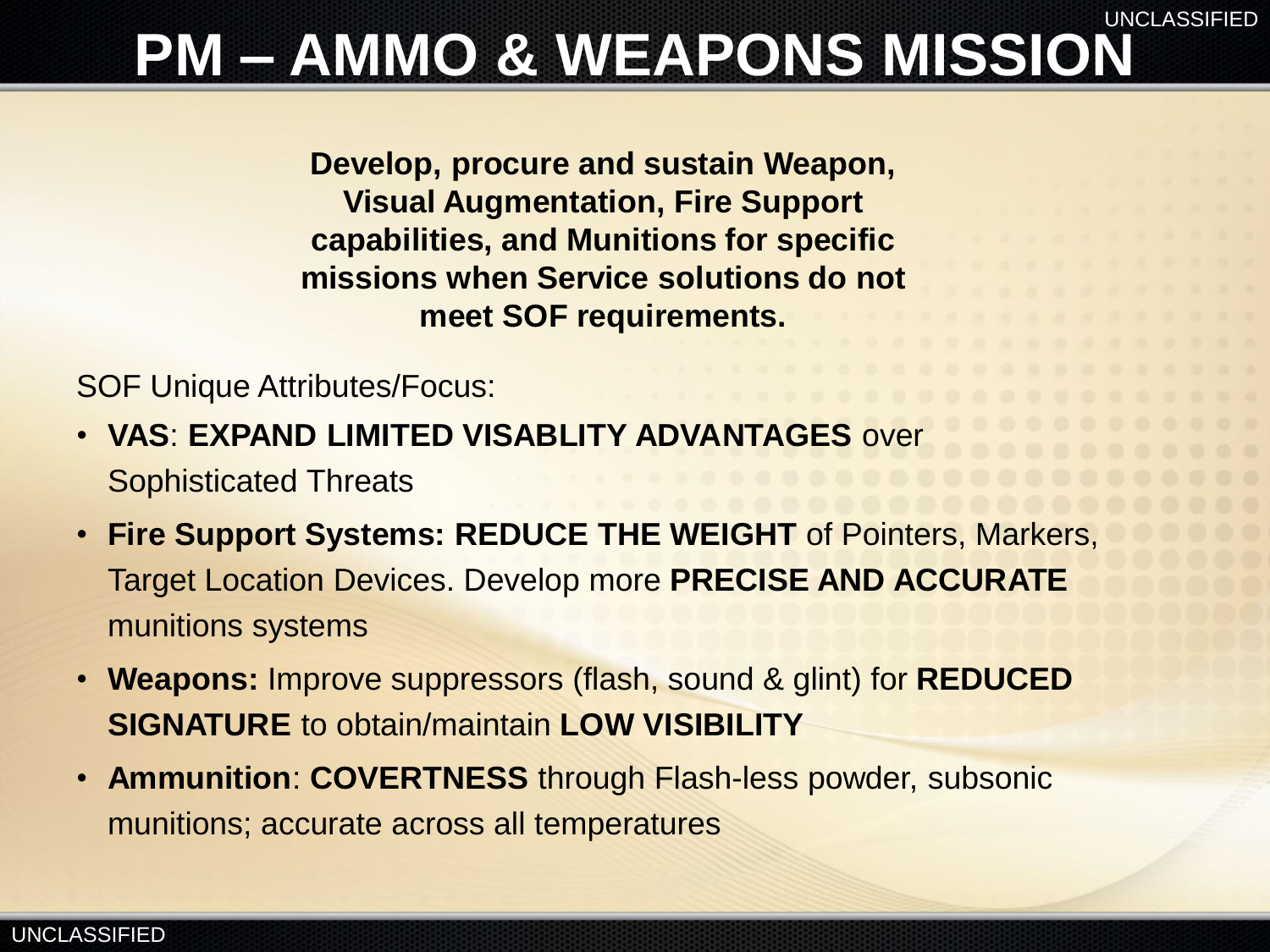# ACQUISITION PHILOSOPHY<sup>UNCLASSIFIED</sup>

- **Maximize utilization of Service Common materiel solution**
	- **– Fully integrated in the requirements/development process via multiple joint venues/IPTs**
- **Build SOF Specific materiel solution**
	- **– Competitive Procurements via 5 Year IDIQ Contracts**
	- **– Focused on SOF-specific missions**
	- **– Transition from SOF to regular forces**
- **Modified Commercial Off the Shelf**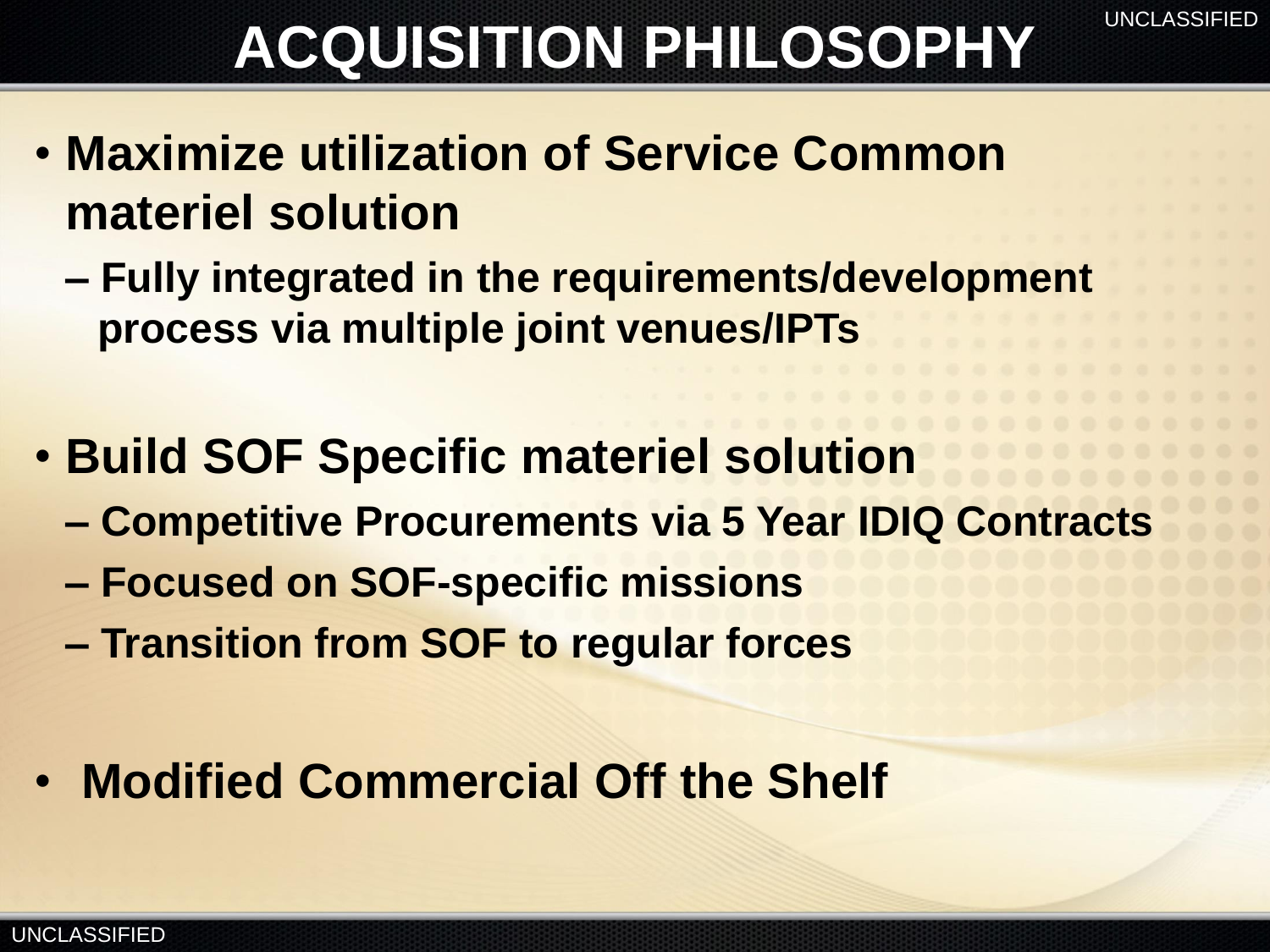# **AMMO & WEAPONS PORTFOLIO**UNCLASSIFIED



**Night Vision Goggle w/ Clip-on Thermal Imager**



**Sniper Scope w/Improved Night Observation Device (INOD)**



**MK13 MOD 7 Sniper Rifle**



### • **Visual Augmentation Systems**

- Helmet Mounted: Image Intensified (<sup>2</sup>) Binocular, Clip-On Thermal Imager, Fusion
- Handheld: Thermal Imagers, Laser Markers
- Mounted: Clip-On Night Vision Devices, Direct Optic Magnified Sights, Red Dot Aiming Devices, Laser Pointers, and Illuminators



**Hand Held Imagers**

**Handheld Laser Marker**



**Combat Optics and Lasers**





**SOF Laser Acquisition Marker**

**Combat Assault Rifle**

#### • **Ammunition, Demolitions and Breaching**

- Small Caliber Ammunition
- **Shoulder Fired Systems**
- Aviation Ammunition
- Demolitions and Pyrotechnics



**AC-130 Ammo**



**Precision Sniper Rifle Advanced Lightweight Advanced Lightweight Advanced Lightweight Advanced Lightweight Grenade Launcher**

### • **Weapons and Accessories**

- Combat Assault Rifles
- Machine Guns
- **Sniper Rifles**
- **Suppressors**